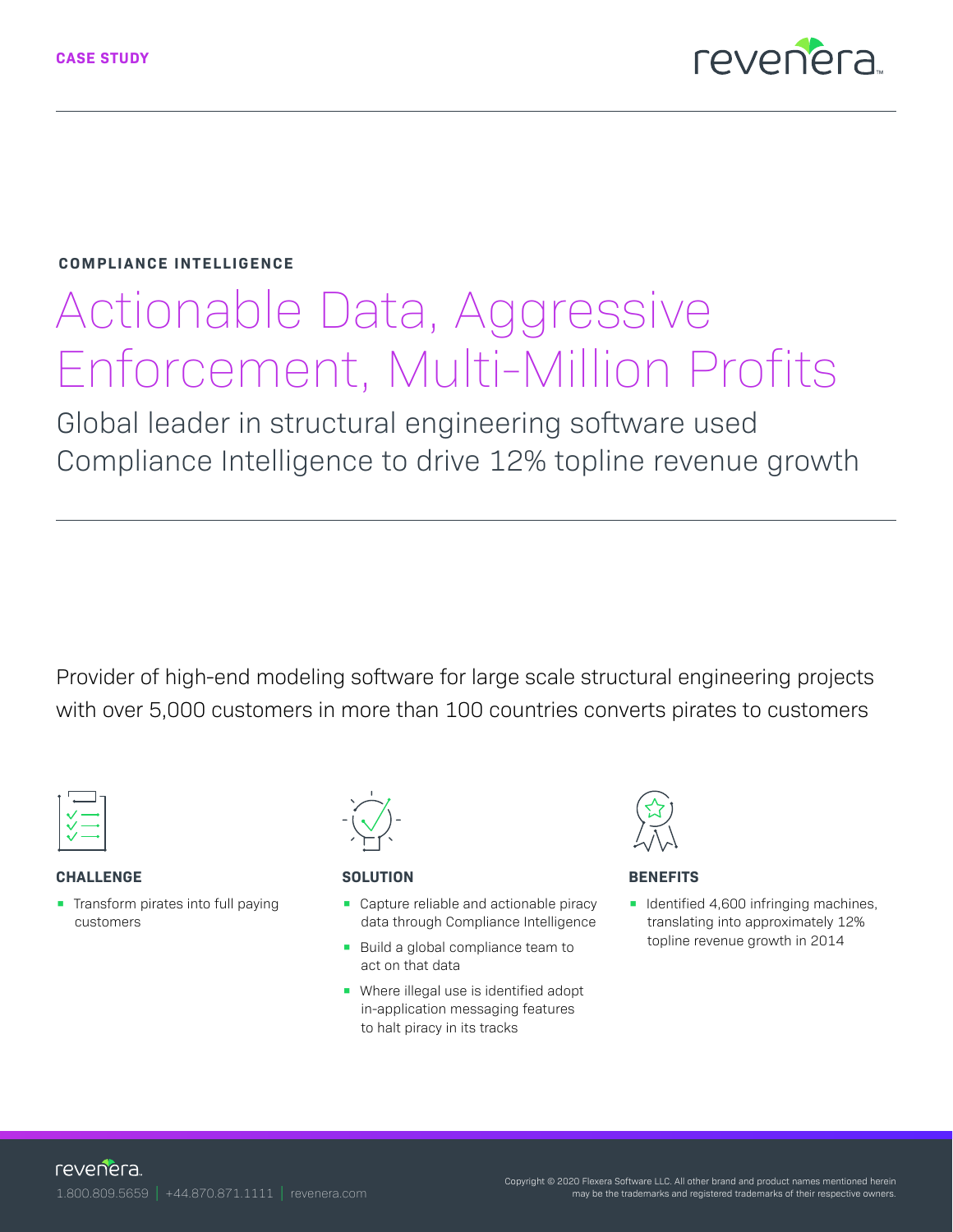## **The need for a more systematic approach to combating piracy**

A global leader in software for large-scale structural engineering, our customer's solutions are utilized in modeling and building many of the world's most complex structures—from stadiums to bridges, skyscrapers to offshore platforms. Structural engineers use its software throughout their projects, designing trustworthy, buildable models that smoothly integrate with fabrication equipment and flow all the way through to construction. Using this software, structural engineers can streamline workflows, collaborate more effectively with others involved in construction, and save enormous amounts of time and money. Building on its flagship structural engineering products, the company has grown to exceed \$70 million in annual revenue, and now offers a full portfolio of high productivity software tools for construction, fabrication, and detailing.

Despite extensive use of dongle technology and license management solutions, the customer repeatedly saw its highvalue software cracked and pirated. Senior executives knew their stolen products were being utilized worldwide in some of the world's largest and highest-profile construction projects. This cost the company millions in lost revenue—and generated security risks for the enormous projects built with this cracked software.

Top decision-makers made the decision to address piracy on multiple fronts, and to seek full compensation wherever possible. As just one example, the company worked with a compliance and enforcement organization to raid companies and seize equipment throughout China, Indonesia, the Philippines, and Spain.

Even after these high-profile enforcement efforts, however, piracy continued to grow. Just months after it introduced new versions, the company would find cracked versions available under multiple names on pirate-friendly global file-sharing networks.

The company needed a far more systematic approach to combating piracy. One of the company's top regional executives in Asia took responsibility for attacking the piracy problem worldwide, assuming the role of Compliance Director.

He recognized that whatever strategies the company ultimately chose, the rudimentary piracy information it was capturing through its own home-grown solution was inadequate to support them. The company needed piracy intelligence that was more complete, timely, reliable, and actionable.

## **Overcoming skepticism by delivering high quality, actionable piracy data**

The company's new compliance director found the Compliance Intelligence solution technically strong, but was skeptical it would deliver sufficient business value. To find out, he worked with Revenera experts to define and implement a trial. In specific, challenging environments, the company would embed Compliance Intelligence in the newest version of its flagship structural engineering product.

If Compliance Intelligence generated more than 60 qualified, actionable leads within the first six months—not just anonymous infringements, but specific, identifiable target accounts—the company would deploy more widely. Compliance Intelligence easily exceeded this short term metric and the company deployed it worldwide.

Within months, Compliance Intelligence was delivering higher quality, more actionable piracy data than the company had previously received, including reliable usage data. To follow up on all the data it now possessed, the company strengthened its own compliance organization, quickly expanding its team from two specialists to five. Well over 70% of the lead information provided to them is generated directly from Compliance Intelligence.

*"Thanks to Compliance Intelligence and the systems we've built to leverage its data with the help of Revenera, I'm bringing millions of dollars of new revenue into this company every year."*

## **—COMPLIANCE DIRECTOR**

revenera